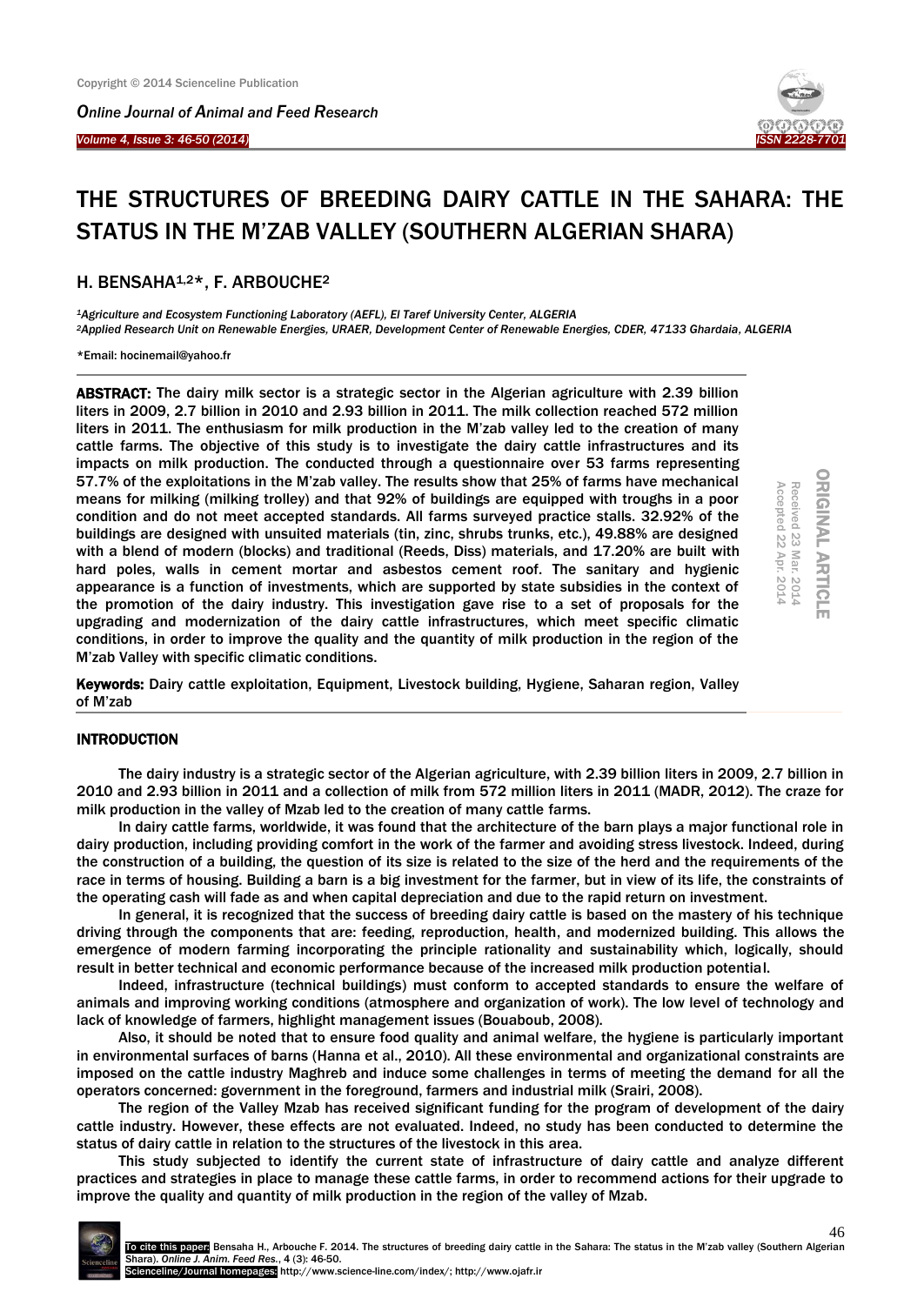## MATERIAL AND METHODS

In the current environment, the available data on cattle and their owners in the Saharan regions are elementary and fragmentary. Given the lack of data on the dairy cattle industry, the livestock and socio-economic surveys are now proving an essential tool to generate a significant amount of information about the industry to better appreciate its performance.

The approach taken in this study is based on survey of producers farmers, agricultural institutions and local authorities. For investigations us a sample of 53 cattle sheds was selected on a population of 101 mother stables (or 57.74% of the statistical community) divided the territories of seven (07) municipalities of the province of Ghardaia. The selection criteria for the basis of this selection are related to milk production potential:

- The size of the farm (heads  $\geq 12$ );
- Speculation owner;
- The high production potential.

Summary data on the geographical distribution of the sample are presented in table 1.

| Table 1 - The different farms selected for investigation |                                     |                                        |            |  |
|----------------------------------------------------------|-------------------------------------|----------------------------------------|------------|--|
| Towns                                                    | <b>Total number of cattle farms</b> | <b>Number of cattle farms surveyed</b> | Percentage |  |
| Guerra                                                   | 45                                  | 20                                     | 44.44      |  |
| <b>Berriane</b>                                          | 10                                  | 6                                      | 60         |  |
| <b>Zelfana</b>                                           | 13                                  |                                        | 53.84      |  |
| <b>El Atteuf</b>                                         | 10                                  | 6                                      | 60         |  |
| <b>Bounoura</b>                                          | 5                                   | 3                                      | 60         |  |
| Daya BenDahoa                                            | 11                                  | 6                                      | 54.54      |  |
| Ghardaia                                                 |                                     | 5                                      | 71.42      |  |
| <b>Total</b>                                             | 101                                 | 53                                     | 57.74      |  |



# RESULTS AND DISCUSSION

During the investigation, the following items related to the quality of the buildings have been identified: the model of stable and age of infrastructure, building materials and flooring, the design of the building / rooms, furniture (feeders, drinkers, ..), mechanical means (trolley milking ..) and hygiene aspects.

#### Stable model and age of infrastructure

The barn is the most important parameter in the system of intensive dairy production.It appears from the survey that all stables visited are free stall. This model seems to be the benchmark in the area of the Valley Mzab.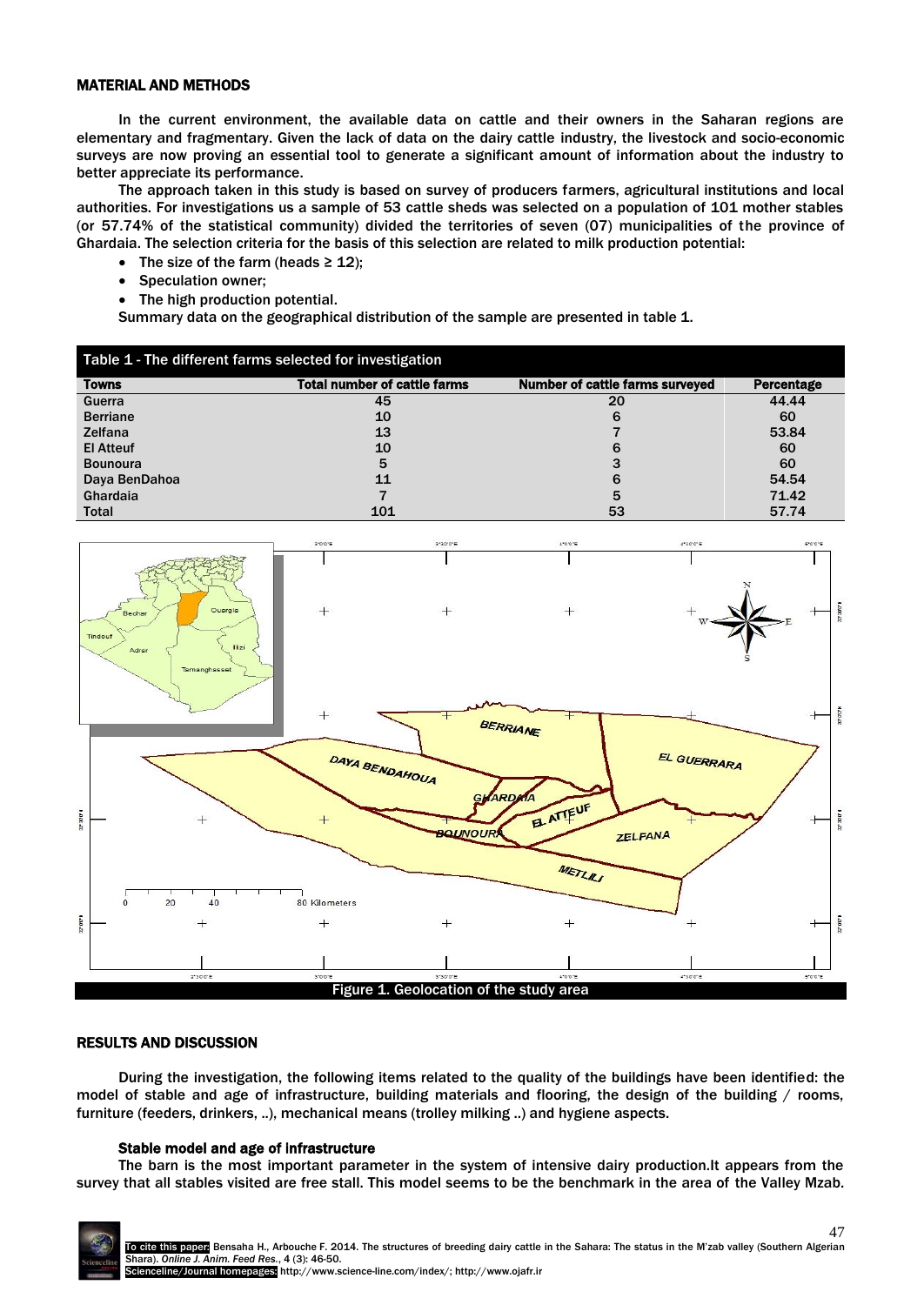The most popular is the stables with floor covered with straw. In this hot and dry region (with low humidity), it is possible to keep the animals in a barn sleeping areas composted - with a litter consisting of dried manure.

As noted Charron (1986), this mode provides little comfort barn animals, it causes difficulty calving and heat detection, and has repercussions on the health of the animals, which are generally dirtier.

Regarding the condition of buildings: 32.92% are in poor condition, 49.88% are in average condition and 17.20% are in good conditions (see Figure 02).

Animal load in the building is respected by all farmers. However, a living building for a possible adaptation of the production tool is not intended for farmers.



## Building Materials

The stables have surfaces ranging from 150 to 400 sqm. Most barns are built of granite stone with low ventilation conditions and without the possibility of mechanization to remove manure. They have a metal roof or dry palms to avoid sun exposure to rain. They are surrounded by wire fences and wood, or sometimes galvanized iron pipe.

Almost all the buildings (95%) have a surface composed of sand and are without litter. The few litters found consist of gorse and bracken. Stables have some part of their surface area paved. In the case of the presence of concrete slabs, cattle should not be on the bare concrete floors. Too hard floors can increase the incidence of injuries tail, swollen knees and hock abrasions.

But without a well built with good materials, essential parameter for efficient power management, cleaning and care of cows and calves building, the dairy industry can be a profitable business.

## Building Design

*Milking:* A milking parlor should be comfortable for the milking and animal traits. Trafficking represents 50% of the time devoted to farming (DSA, 2012). The design of the milking parlor must enable efficient work and as comfortable as possible because it directly affects herd health, milk quality and farm profitability. In all farms visited the parlor is present. Its surface varies with the number of cows. On an average area of  $3.5$  m<sup>2</sup> it is isolated from the stable. The number of troughs is 5 to 10, constructed based cinderblock.It should be noted, in some stables without a waiting area for cows. It may be a temporary area defined not movable barriers.

*Place food storage:* All farms have a food premise (mainly concentrate). Most are in good condition (83%) and other  $(17%)$  in average condition. The surface of the deposit of food varies from 9 to 20 m<sup>2</sup>. The building material is, in most cases block, but sometimes stone or clay are used.

*Stall the bull:* A stall consists of 6 m² useful area of straw per cow. The increase in animal density causes a decrease in the use of stalls and crowded hallways. Cubicles bulls differ from one farm to another. In 58% of farms, the bull is in a detached barn on an area of 9 to 16 m<sup>2</sup>. In 37% of farms, it is attached to a corner of the barn. For the remaining operations (5%), the bull is always with cows. The housing conditions of the cows and the lack of space inside the barn, have a negative impact on economic performance, as well as the time and working conditions of farmers.Decrease of the surface, or the number of seats, also increases the risk of infections including breast lesions teat, microbisme.

*Location projections:* In 87% of the project takes place in the barn bull rarely in the building 13% of the cows. The cow in heat will be placed with the bull in his stall.

*Room calving:* In 88% of farmers, there being held in isolated rooms. In the rest of the farmers (12%), living calving is absent and there are places put in the stable, then used as a box for calves.

*Room newborns:* Newborns are collective boxes in all farms (100%). In 75% of farms are small rooms with surfaces ranging from 4 to 6 m² and 25% of cases, there are small semi-paved area surrounded by wooden fences or sheet.These boxes are used as stables for the calves in all farms (100%). This means that newborns are in their stables until the age of eight months on average for the bulls, or 14 months for heifers.

*Desk:* He noted the lack of an office in the barn to facilitate administrative tasks of the farmer, but also to optimize the management.

## Furnisher

Furniture building is represented mainly by feeders and waterers small group.

## Feeders

Drinkers are two types: A) Group: They are built either block, with a volume that differs from one farm to another, either based on galvanized sheets in the form of a half-cylinder with an opening of 40 to 60 cm and a length of 1, about 5-2 m. Are also found troughs made half a tube with a diameter / opening of 20 to 30 cm. The water in this type of drinkers tend to be quickly soiled (Kaouche et al., 2012). B) Automatic: modern metal, based

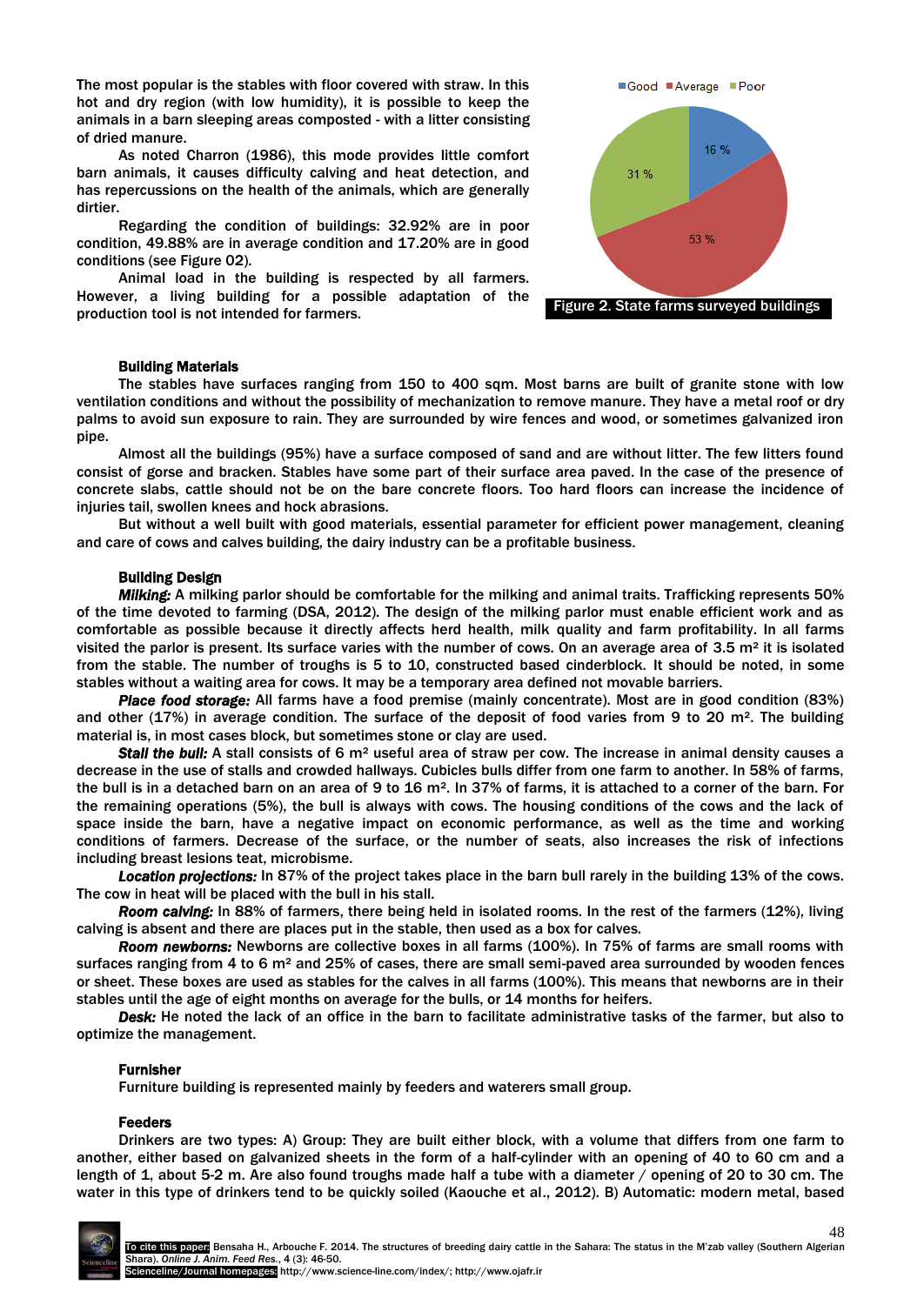on aluminum, they have the shape of a hemisphere adhered to a tube where the water passes. Found, within the half-spheres, a movable plate which, driven by the stock of the animal, allows the water outlet.

#### Hygiene practices and prevention

The hygienic behavior includes hygiene of the building, healthy food, healthy watering the animals and maintains the treatment of major diseases encountered in the study area. Poor building design can generate health problems with significant negative economic impact, as well as the work of the farmer.

*Health Building:* The hygiene of the building is often poorly controlled. Only 12.82% of them have a good state of health, an average 38.46% and 48.71% hygienic condition ill hygiene. As mentioned Kaouche (2012), housing animals are cleaned to a variable operating frequency to another and depending on the season once a day in winter twice in summer, with detergents broad spectrum or only with water.At all farms, with the exception of four veterinary farmers who practice good hygiene, housing never disinfection, milking machines lying around on the ground, the animals receive brushing once or twice during summer and litter is renewed once every 30 to 80 days. In 90% of farms, cleaning is done manually, the organic material is stored a few meters from the building. Only 10% of farmers do mechanically. The manure is stored for sale or used for soil fertilization (organic fertilizer) Only 10% of farmers do mechanically. In 85% of farmers, cleaning is done irregularly during the year, when the thickness of the layer of manure reaches 15 cm. Only in 15% of operators it is frequently every month. The least popular tasks are those cleaning the milking parlor and barns, as well as trimming feet. As noted by Vallet (1981), under such conditions, the role of favorable thermal comfort straws disappears and they can instead become harmful by their microbial pollution that can cause diseases and mastitis podal.

Moreover, in most cases, the notion of building is only theoretical; stables are made of stone walls, no roof.

*Healthy food:* The concentrated power is distributed in troughs cinderblock. A large food waste is stored in 92% of farmers whose troughs are generally in average condition, especially for a lack of green fodder racks

*Hygiene watering:* Drinkers are basins block, half-tubes or modern metal troughs, which are not disinfected. In 92% of farms, the water is not renewed beyond the basins and creating a favorable environment for diseases. Among farmers who have automatic waterers (8%), the state of health of watering is good.

*Animal Care:* The state animal care differs from one farm to another. Herds of group Kharfi and BSIS, have relatively better than animals of other holdings which are often covered with mud and manure state.

Grazing animals can maintain a relatively good hooves, especially among farmers who feed crops under pivot. Washing the udder before milking is done at all breeders.

*Prophylactic measures:* It is necessary to emphasize the positive aspects of regular veterinary health action (semi-) associated with epidemiological investigations initiated locally to keep all epidemiological evidence to a satisfactory level. The results in visits to breeding establishments performed periodically to sensitize farmers on various aspects of their business: health, herd management, artificial insemination (Bensaha et al., 2012).

98% of farmers bring their animals to the vet in case of illness, others use traditional methods. All farmers (100%) reported having received one to two times a year, visiting the vet agricultural subdivision and have been vaccinated their cows. Vaccination of animals is carried out by the veterinary inspection management of agricultural services. Every six months, the agency made a blood sample and an injection of tuberculin for those who adhere to the program of the NADP and an annual vaccination against rabies and against FMD (Guerra, 2008).

*Encountered major diseases and their treatments:* The most common in the farms studied diseases are respiratory diseases and mastitis. There are also other such diseases, metritis, foot and mouth disease and lameness but at low intensities. In case of disease, breeders call the vet for treatment. According to our respondents and veterinary doctors, a certain number of diseases have been recorded (Table 2).

| Table 2 - Major diseases and their treatments |                           |                    |                 |  |
|-----------------------------------------------|---------------------------|--------------------|-----------------|--|
| <b>Diseases</b>                               | <b>Symptoms</b>           | <b>Treatments</b>  | <b>Drugs</b>    |  |
| <b>Mastitis</b>                               | Inflammation of the udder | Antiinflammatory   | <b>MASTIJET</b> |  |
| <b>Météorisations</b>                         | Swelling of the rumen     | Esophageal probe   |                 |  |
| <b>Moths</b>                                  | <b>Mushrooms</b>          | fungicides         | Antibiotiques   |  |
| <b>Diarrhea</b>                               | Acute diarrhea            | <b>Antibiotics</b> |                 |  |
| Infertility                                   | <b>Repeated abortions</b> |                    |                 |  |
| <b>Brucellosis</b>                            | fever                     | Slaughter          | -               |  |

#### **CONCLUSION**

Most studies on dairy cattle production focus on the production, nutrition, reproduction and welfare of animals because of the economic importance of these aspects both in regard to the dairy industry and breeding beef breeds. By cons, very few studies have examined the impact of buildings, facilities and their hygiene. However, effective management of livestock is incomplete without a well-designed building, well arranged and held. Failure to do so may affect the production level; additional charges apply for labor and limit the benefits of owner.

The maintenance and hygiene of cattle farms is complex, both for management and development actors and producers breeders. This is due to the complexity of strategies facing those responsible to implement the decrees raising and organization of facilities. This stable management should be based on consultation between